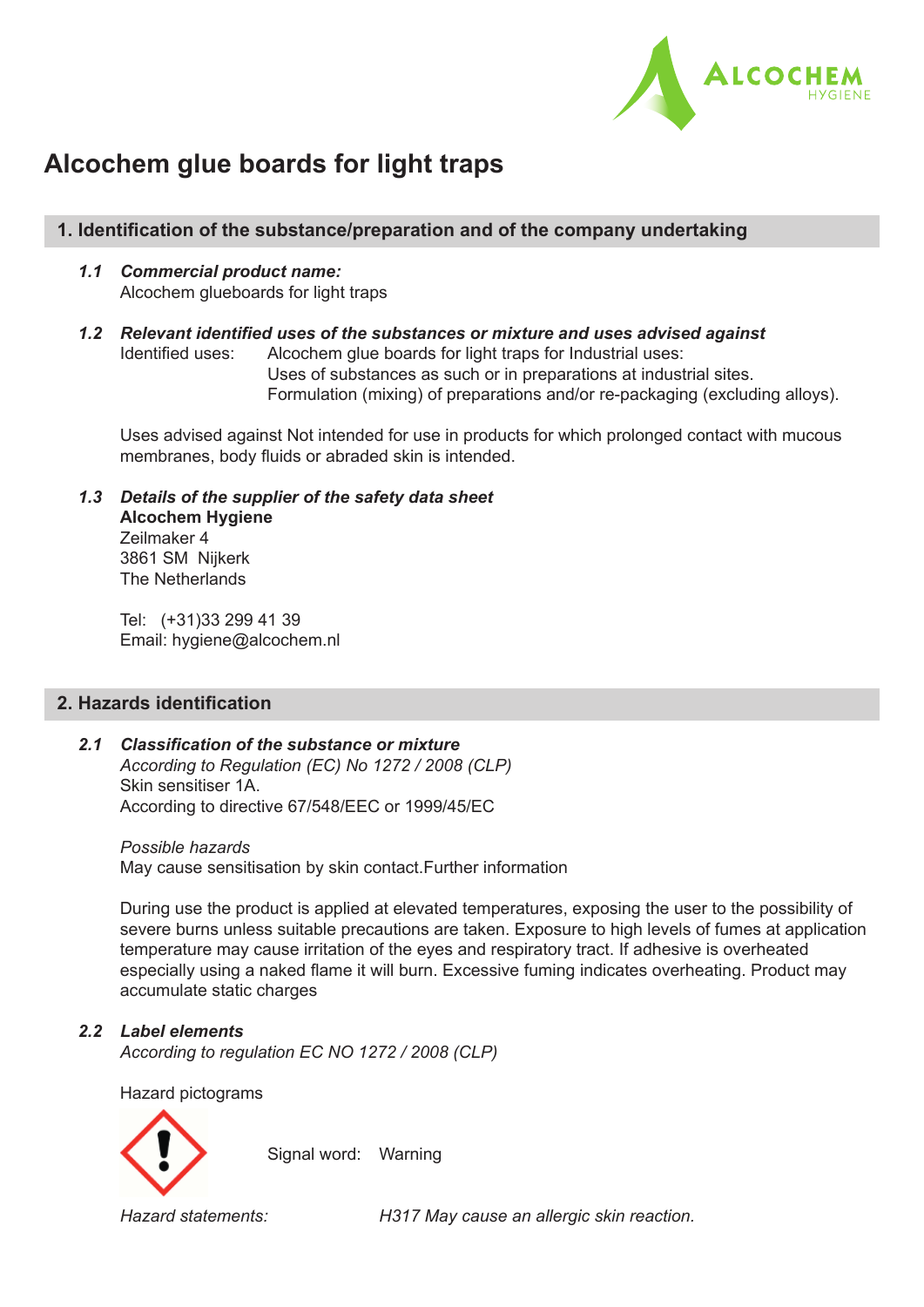

| <b>Precautionary statements</b><br>Prevention | P280 Wear protective gloves.<br>P <sub>261</sub> P <sub>272</sub>                                                                                                         |
|-----------------------------------------------|---------------------------------------------------------------------------------------------------------------------------------------------------------------------------|
|                                               | Avoid breathing dust/fume/gas/mist/vapours/spray Contaminated<br>work clothing should not be allowed out of the workplace.                                                |
| <b>Precautionary statements</b>               | $P333 + P311$<br>If skin irritation or rash occurs call a poison centre or doctor.                                                                                        |
| Response                                      | $P303 + P352$<br>If on skin or hair wash with plenty of soap and water.<br>Collect any spillage.<br>P391<br>Take off contaminated clothing and wash before reuse.<br>P272 |
| Disposal:                                     | Dispose of contents / container to hazardous or special<br>P501<br>waste collection point.                                                                                |

 *Hazard determining component for labelling* Bis(1,2,2,6,6-pentamethyl-4-piperidyl) sebacate, methyl 1,2,2,6,6-pentamethyl-4-piperidyl sebacate

 *According to Directive 67/548/EEC or 1999/45/EC* 

Hazard symbol Xi irritant



*R-phrase R43* May cause sensitisation by skin contact.<br>S-phrase S24 Avoid contact with skin.

- *S-phrase S24* Avoid contact with skin.
- *S37* Wear suitable gloves.

 *Hazard determining component for labelling* Bis(1,2,2,6,6-pentamethyl-4-piperidyl) sebacate, methyl 1,2,2,6,6-pentamethyl-4-piperidyl sebacate.

## **3. Composition / information on ingredients**

## *3.1 Substances*

Not applicable.

## *3.2 Mixtures*

| <b>Chemical name</b>                                                                                                                                           | <b>CAS number</b> | <b>Reach registration</b><br>number | $\frac{0}{0}$ | <b>Classification to Regulation</b><br>(EC) No 1272 / 2008          |
|----------------------------------------------------------------------------------------------------------------------------------------------------------------|-------------------|-------------------------------------|---------------|---------------------------------------------------------------------|
| Reaction mass of bis(1,2,2,6,6-<br>pentamethyl-4- piperidyl) sebacate and<br>methyl 1,2,2,6,6- pentamethyl-4-piperidyl<br>sebacate                             |                   | 01-2119491304                       | $0.1 - 1$     | Skin Sens 1A H317 Aquatic<br>acute 1 H400 Aquatic chronic<br>1 H410 |
| 2-(2H- benzotriazol-2-YL)-4-6-<br>ditertpentylphenol Identified as a Substance<br>of Very High Concern (SVHC) on the<br>candidate list published December 2014 | 25973-55-1        | 01-2119955688                       | $0.1 - 1$     | STOT RE (liver, kidney) 2 H373<br>Aquatic chronic 4 H413            |
| Non hazardous polymers, tackifying resins,<br>waxes, oils and stabilisers                                                                                      |                   |                                     | >98           |                                                                     |

Composition comments The full text for all H-phrases is displayed in section 16.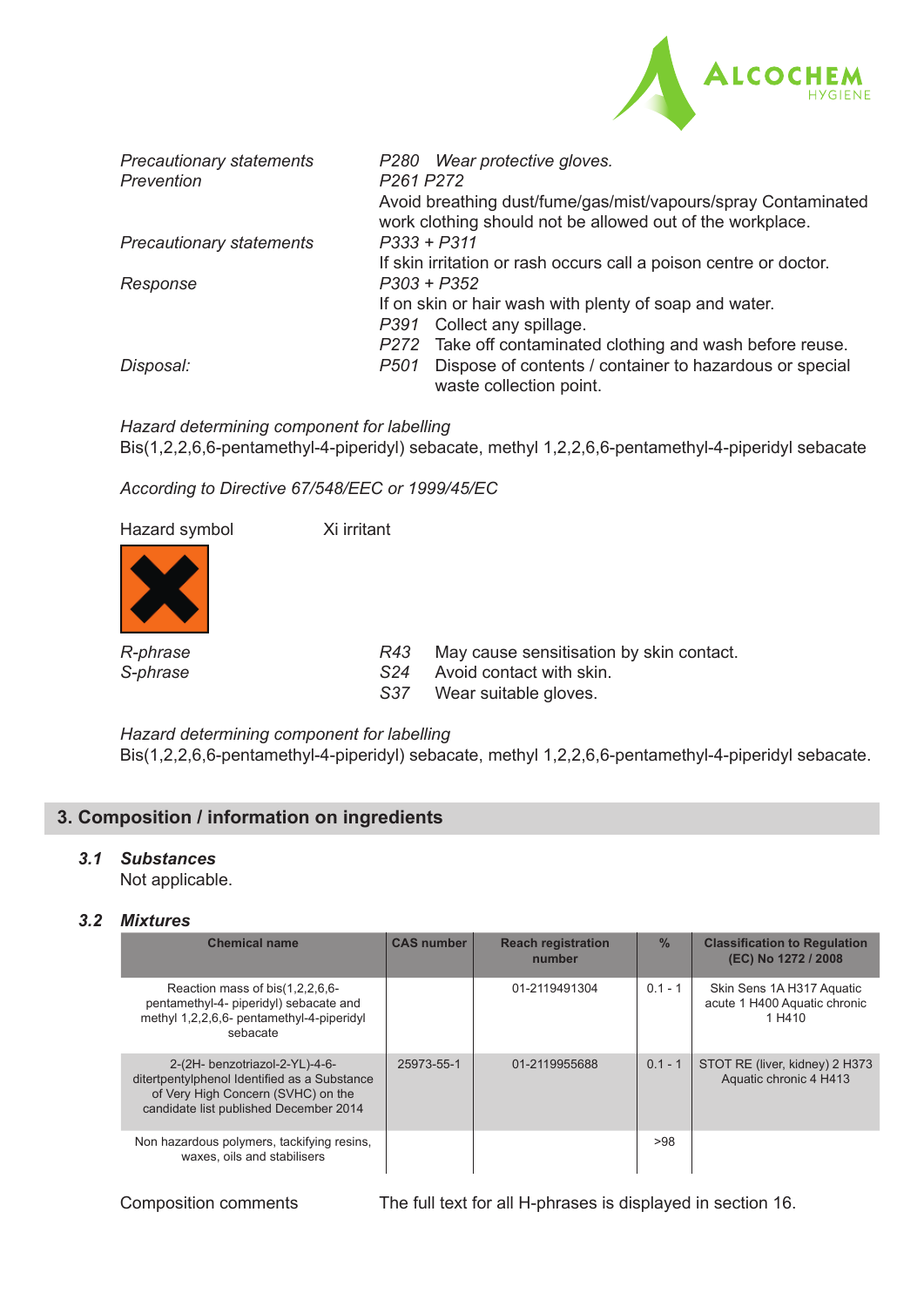

## **4. First aid measures**

#### *4.1 General information*

 Get medical attention if symptoms occur. Ensure that medical personnel are aware of the material(s) involved, and take precautions to protect themselves. Wash contaminated clothing before reuse. Take off contaminated clothing and shoes immediately.

#### *4.2 Inhalation*

 If exposed to excessive levels of fume from hot product remove to fresh air and get medical attention. Cold product does not pose an inhalation hazard.

#### *4.3 Skin contact*

 For contact with cold product wash the skin immediately with soap and water. Get medical attention if irritation develops and persists. If burned by contact with hot material, cool molten material adhering to skin as quickly as possible with water and seek medical advice for removal of adhering material and treatment of burn. Adhesive may be softened with olive oil or liquid paraffin. When hot melt removed treat as thermal burn.

#### *4.4 Eye contact*

 If hot product enters eye flush area with large quantity of clean, cold water. Urgently seek medical assistance. Due to the format of the product (blocks) cold product will not enter the eyes.

#### *4.5 Ingestion*

In the unlikely event of ingestion seek medical advice.

#### **5. Fire–fighting measures**

 *5.1 Suitable extinguishing media*

 Dry chemical powder Carbon dioxide Earth Sand Foam

Unsuitable extinguishing media for safety reasons Water should not be used as burning product may float on water.

## *5.2 Special hazards/combustion products:*

 Harmful vapours including Carbon dioxide, Carbon monoxide, Smoke, Low molecular weight hydrocarbons.

#### *5.3 Protective equipment:*

Self contained respiratory equipment should be worn.

#### Further information

 Contaminated extinguishing water must be disposed of in accordance with local or national regulations.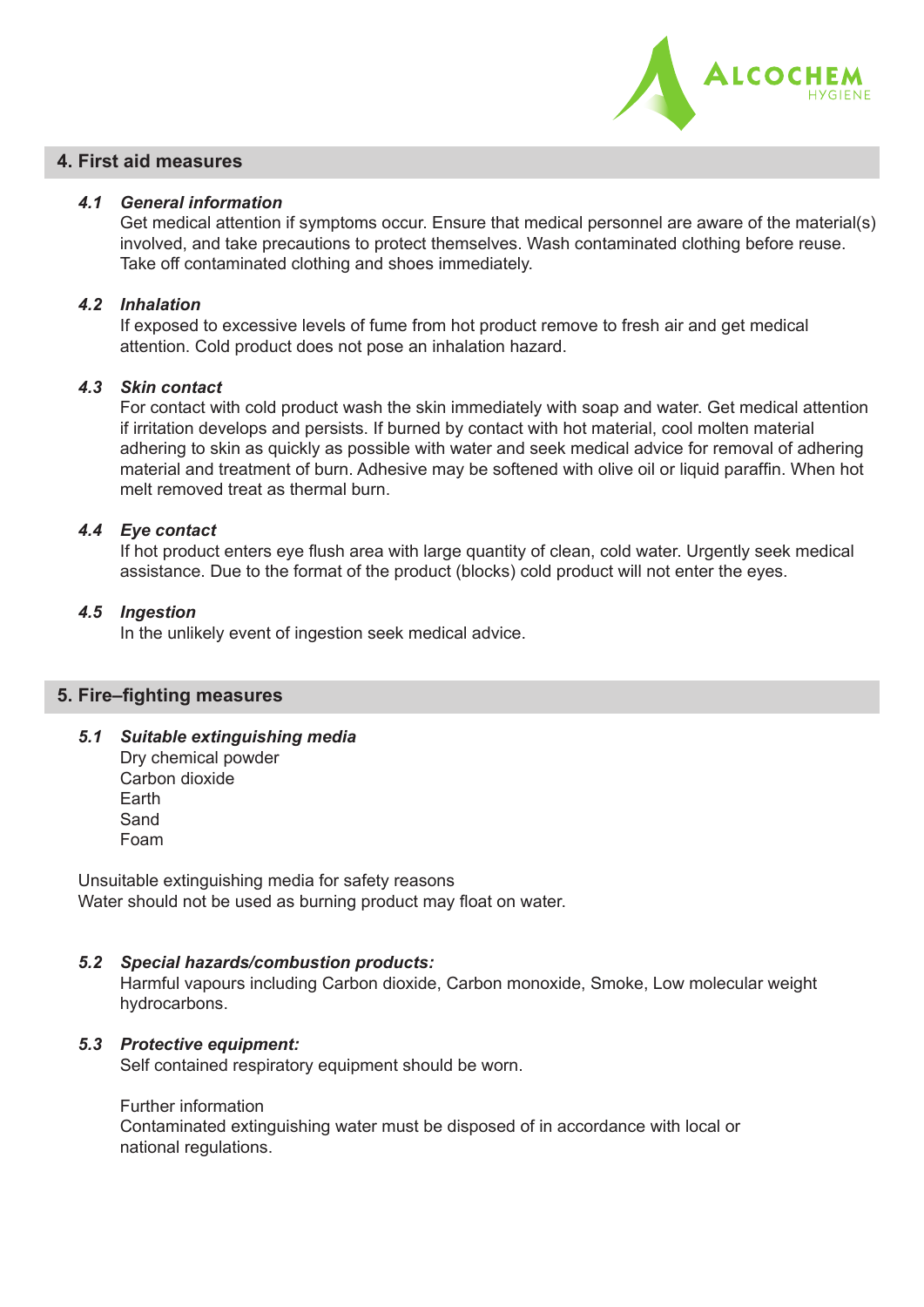

#### **6. Accidental release measures**

- *6.1 Personal precautions, protective equipment and emergency procedures* Use personal protective clothing.
- *6.2 Environmental precautions*

 Prevent material from entering watercourses or sewers. Advise authorities if material enters watercourses or sewers. Place in suitable container for disposal.

 *6.2 Methods and materials for containment and clean up* Clean up spilled material and place in suitable containers for reuse or disposal. If hot product is spilt allow to cool and take up mechanically.

#### **7. Handling and storage**

- *7.1 Precautions for safe handling* No special requirements provided product is used correctly.
- *7.2 Conditions for safe storage, including any incompatibilities* Store in a clean dry place at temperatures between 5 and 30°C with containers kept closed. Use oldest stock first.

#### **8. Exposure controls/ personal protection**

## *8.1 Control parameters*

No occupational exposure limits known.

#### *8.2 Engineering controls*

Handle in accordance with good industrial hygiene and safety practice. Where contact may occur with hot materials, wear thermal resistant gloves, arm protection and a face shield. During processing adequate ventilation is required. The use of local exhaust ventilation is recommended to control fumes.

## **9. Physical and chemical properties**

#### *9.1 General information*

| Form                    | Solid at ambient temperatures, liquid at application temperatures.                               |
|-------------------------|--------------------------------------------------------------------------------------------------|
| Colour                  | Amber.                                                                                           |
| Odour                   | <b>Slight Resinous.</b>                                                                          |
| <b>Odour threshold</b>  | No applicable information available.                                                             |
| pH value                | No applicable information available, product is not readily<br>soluble in water.                 |
| Melting range           | 68 to $78^{\circ}$ C.                                                                            |
| <b>Boiling point</b>    | No applicable information available. Based on composition<br>expected to be >250° C.             |
| <b>Flash Point</b>      | No applicable information available. Based on composition<br>expected to be >250° C.             |
| <b>Evaporation rate</b> | No applicable information available. Product is a non-volatile<br>solid at ambient temperatures. |
| Flammability            | Combustible but not flammable.                                                                   |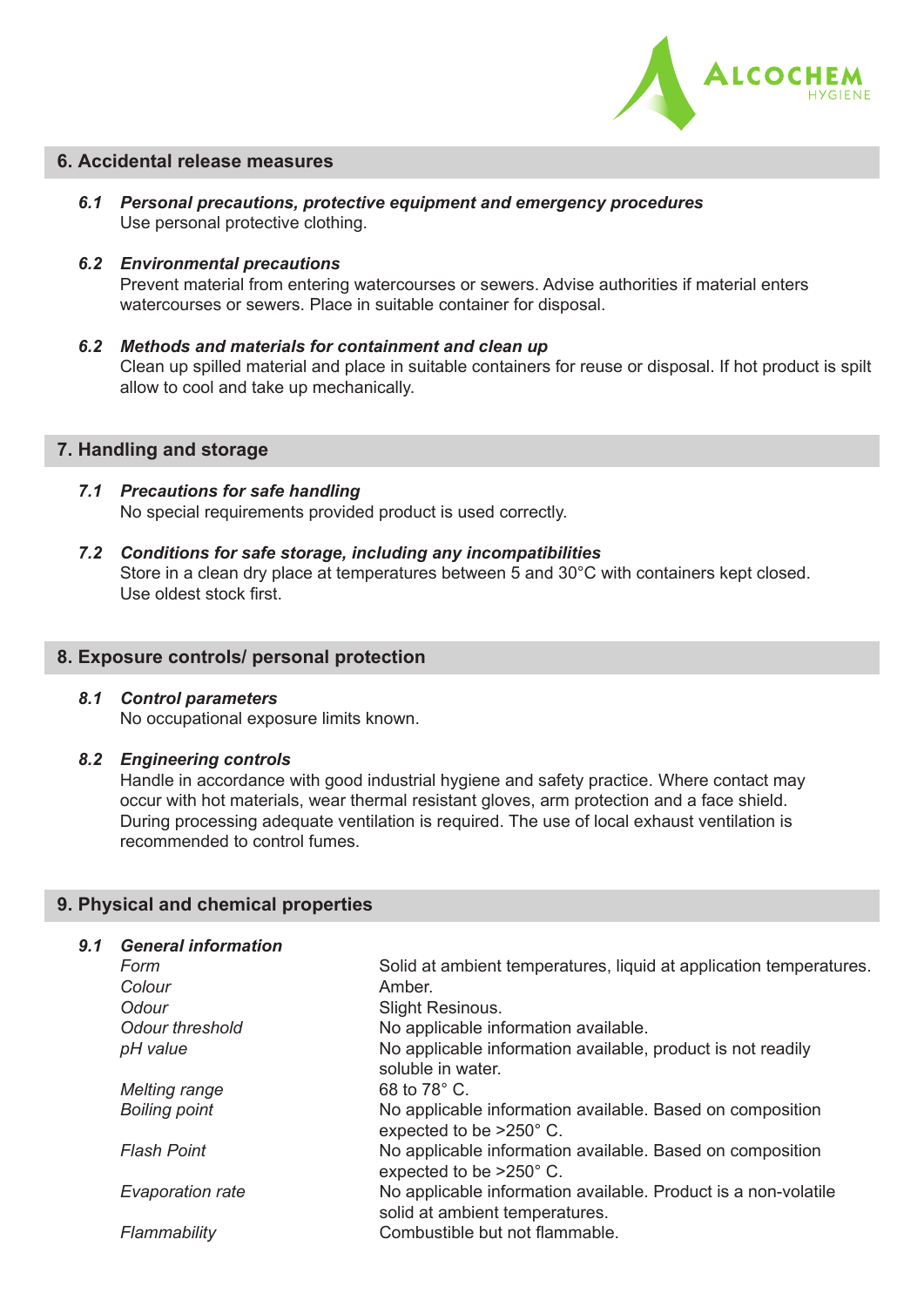

| <b>Explosion limits</b>     | No applicable information available. Product is a non volatile solid.                |
|-----------------------------|--------------------------------------------------------------------------------------|
| Vapour pressure             | No applicable information available. Product is a non volatile solid                 |
|                             | at ambient temperatures.                                                             |
| Density                     | 0.98 g/cm3 at 23° C.                                                                 |
| Solubility in water         | No applicable information available. Based on composition                            |
|                             | expected to be negligible. Autoignition temperature:                                 |
|                             | No applicable information available.                                                 |
|                             | Based on composition expected to be >250° C.                                         |
| Decomposition temperature   | No applicable information available. Based on composition<br>expected to be >250° C. |
| <b>Viscosity</b>            | Solid at 23° C. Typical Brookfield viscosity at 140° C, 675 mPas                     |
| <b>Explosive properties</b> | Not explosive.                                                                       |
|                             |                                                                                      |

## **10. Stability and reactivity**

#### *10.1 Reactivity*

 Limited chemical reactivity. No hazardous reactions if stored and handled as prescribed / indicated. Adding water to molten product will cause foaming and splitting.

#### *10.2 Chemical stability*

 Chemically stable. Prone to slow degradation when heated at application temperatures.

## *10.3 Conditions to avoid*

Strong oxidising agents.

## *10.4 Hazardous decomposition products*

Include carbon dioxide, carbon monoxide, low molecular weight hydrocarbons.

## **11. Toxicological information**

#### *11.1 Information on toxicological effects*

| Acute toxicity                                            | Non toxic after a single exposure.                                                     |
|-----------------------------------------------------------|----------------------------------------------------------------------------------------|
| <i><u><b>Irritation</b></u></i>                           | Mixture not considered to be irritating to skin and eyes,                              |
|                                                           | but may cause slight discomfort.                                                       |
| Respiratory / Skin sensitisation                          | Based on knowledge of the raw materials may be skin sensitisor.                        |
| Germ cell mutagenicity                                    | Based on knowledge of the raw materials not expected to be<br>mutagenic.               |
| Carcinogenicity                                           | Based on information on raw materials not expected to<br>have any carcinogenic effect. |
| Reproductive toxicity                                     | Based on information on raw materials not expected to                                  |
|                                                           | have any toxic effect on reproduction.                                                 |
| Specific Target Organ Toxicity (STOT) (single exposure)   |                                                                                        |
|                                                           | Based on information on raw materials no specific target                               |
|                                                           | organ toxicity to be expected.                                                         |
| Specific Target Organ Toxicity (STOT) (repeated exposure) |                                                                                        |
|                                                           | Based on information on raw materials repeated oral                                    |
|                                                           | exposure may cause damage to the liver and / or kidneys                                |
|                                                           | after repeated ingestion.                                                              |
| <b>Aspiration hazard</b>                                  | Not applicable.                                                                        |
|                                                           |                                                                                        |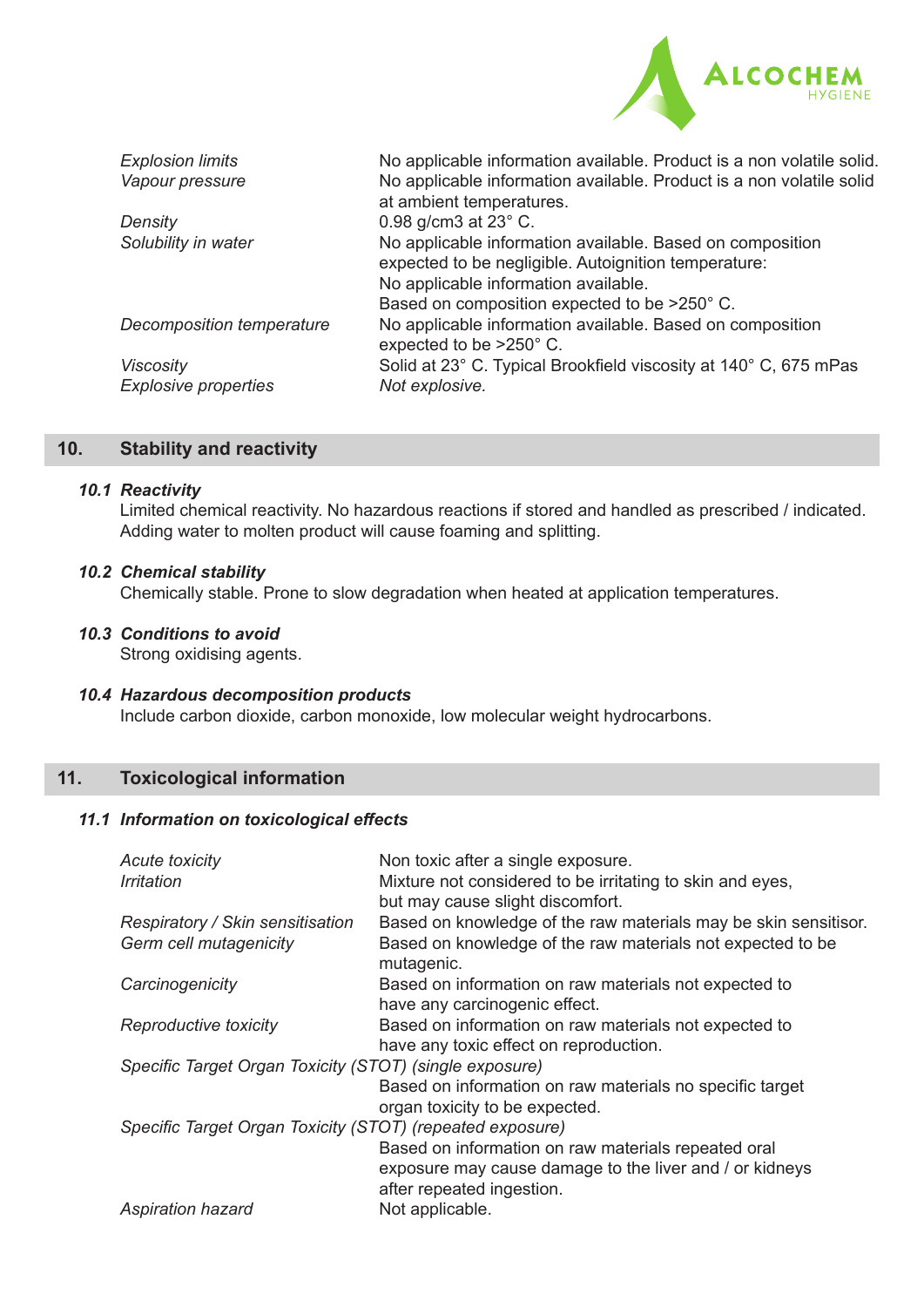

#### **12. Ecological information**

#### *12.1 Toxicity*

 Based on a knowledge of the raw materials may be toxic to aquatic organisms. One minor component very toxic to aquatic organisms listed on the Candidate list of Substances of Very High Concern but unlikely to leech out in significant amounts.

#### *12.2 Persistence and degradability*

 Based on a knowledge of the raw materials not expected to biodegrade, however according to Regulation (EC) No 1907/2006 (REACH) one of the components, 2-(2H- benzotriazol-2-YL)-4-6 ditertpentylphenol, is listed on the candidate list of Substances of Very High Concern (SVHC) as potentially PBT/vPvB.

#### *12.3 Bioaccumulative potential*

 Based on a knowledge of the raw materials not expected to bioaccumulate, however according to Regulation (EC) No 1907/2006 (REACH) one of the components, 2-(2H- benzotriazol-2-YL)-4-6 ditertpentylphenol, is listed on the candidate list of Substances of Very High Concern (SVHC) as potentially PBT/vPvB.

#### *12.4 Mobility in soil*

Based on a knowledge of the raw materials no adsorption is expected.

#### *12.5 Results of PBT and vPvB assessment*

 According to Regulation (EC) No 1907/2006 (REACH) one of the components, 2-(2H- benzotriazol-2-YL)-4-6- ditertpentylphenol, is listed on the candidate list of Substances of Very High Concern (SVHC) as potentially PBT/vPvB.

#### **13. Disposal considerations**

 Waste treatment methods

Dispose of contents / contaminated container to hazardous or special waste collection point.

 Care should be taken to ensure compliance with EC, national and local regulations. In the UK the UK Environmental Protection (Duty of Care ) Regulations and amendments should be noted and disposal should be in accordance with the 2005 Hazardous Waste Regulations and amendments.

#### **14. Transport information**

 *Land* Not regulated for road/rail transport. *Inland Waterways* Not regulated for inland waterways transport. *Sea* Not regulated for sea transport. *Air* Not regulated for air transport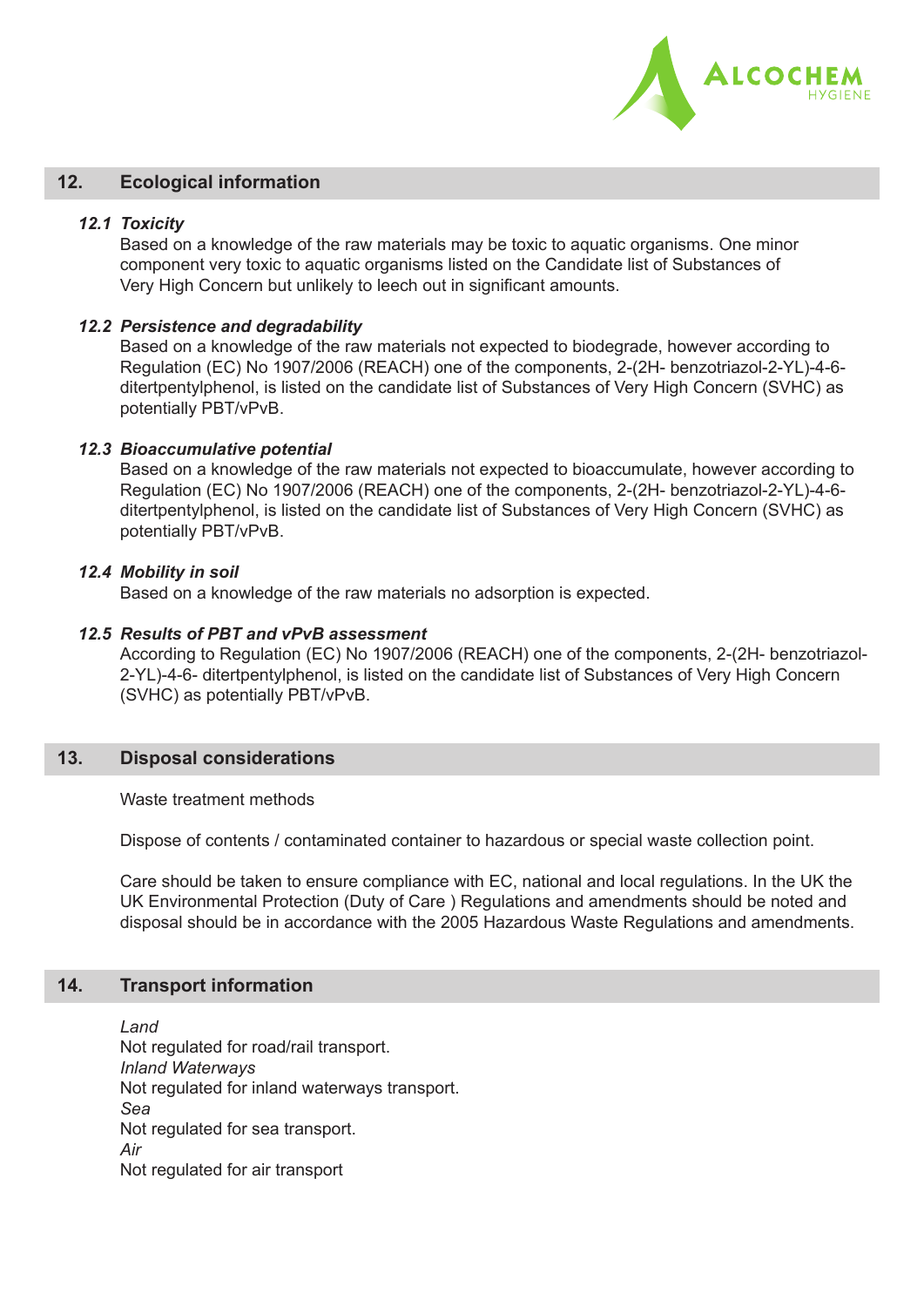

#### **15. Regulatory information**

- *15.1 Safety, health and environmental regulations / legislation specific for the mixture* ALL applicable legislation listed in other parts of this safety data sheet.
- *15.2 Chemical safety assessment* Not conducted.

## **16. Other information**

#### *Assessment of the hazard classes according to UN GHS criteria (most recent version) Full text of any H phrases*

| H317 | May cause an allergic skin reaction.                                              |
|------|-----------------------------------------------------------------------------------|
| H400 | Very toxic to aquatic life                                                        |
| H410 | Very toxic to aquatic life with long lasting effects                              |
| H373 | May cause damage to organs (liver, kidneys) through prolonged or related exposure |
| H413 | May cause long lasting harmful effects to aquatic life                            |

*Full text of any R phrases*

| R43 |  | May cause sensitisation by skin contact |  |
|-----|--|-----------------------------------------|--|
|-----|--|-----------------------------------------|--|

#### **Revision summary**

*April 1995* This safety data sheet has been revised in all sections (new layout). December 2011 - Revised after re-classification of component. *April 2015* Revised after re-classification of component.

*The information contained herein is accurate to the best of our knowledge and belief. It is intended to describe the product for the purposes of health, safety and environmental requirements only. It is not intended and should not be construed, as a warranty.* 

*Alcochem Hygiene should be consulted for further information.*